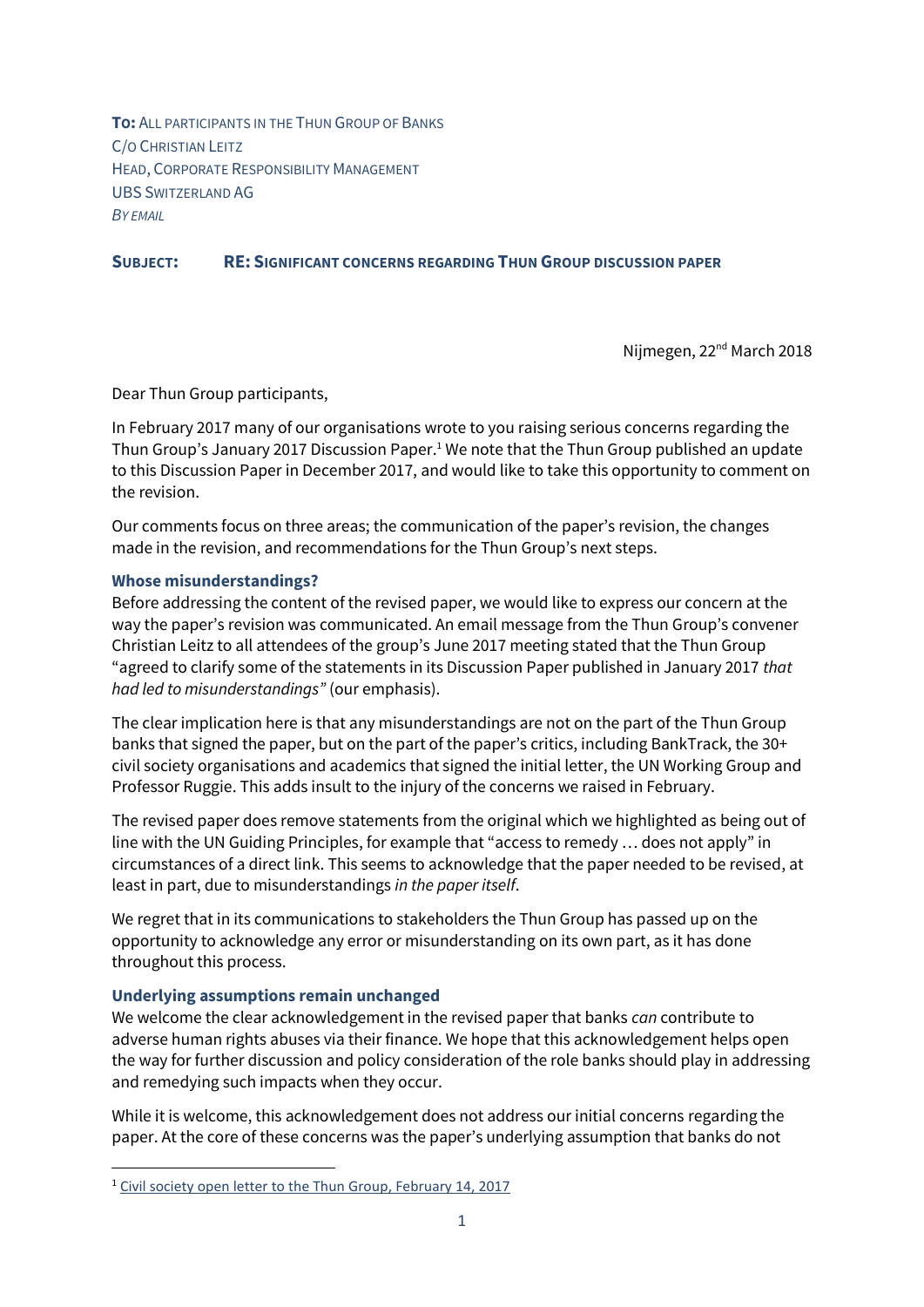generally contribute to human rights impacts through their finance. While the paper now acknowledges clearly that such contribution may occur "in exceptional circumstances", the underlying assumption that it does not generally occur remains unchanged.

This is made explicit, for example, in the assertion that "directly linked" is "the appropriate focus for banks if their clients … cause or contribute to adverse human rights impacts", and more generally in the unchanged categorisation of the link between banks and impacts in the case studies.

# **Only under exceptional circumstances?**

The revised paper's assertion that banks may contribute to human rights abuses through their finance only under "exceptional circumstances" suggests the Thun Group has not fully taken on board the subsequent feedback and guidance received from the UN Working Group, the Office of the High Commissioner and Professor Ruggie, but has rather sought to manage and contain it. As much of this feedback focussed on clarifying that banks may contribute to adverse human rights impacts through their finance, and pointing to circumstances in which this might occur, it seems self-evident that such contribution should be considered not as purely theoretical, but as a material possibility, worthy of detailed consideration.

We consider that banks can and unfortunately do contribute to human rights violations when providing financial products and services, and that while such occasions may not represent a high proportion of a bank's transactions, in absolute number they are rather common, and their impact is significant. Several cases in which banks are likely to have contributed to such impacts through their finance are outlined in a recent BankTrack paper, "How banks contribute to human rights violations".<sup>2</sup>

A particularly problematic aspect of the revised paper is that it fails to address the comments by Professor Ruggie that the first three case studies considered in the paper could all fall into the category of "contributing to" harm, depending on additional situational factors. In presenting these case studies without revision, and given its repositioning simply a "paper" rather than a "discussion paper", the implication is that the categorisation of impacts is no longer up for discussion, and that the Thun Group feel Professor Ruggie's critique can be simply brushed off.

Again, this represents a missed opportunity to reconsider the assessment in the paper of the nature of the linkage between banks and impacts, through a participative multi-stakeholder process. As it stands, the categorisation of these cases detracts from the valuable contribution they might otherwise provide to understanding bank approaches to human rights impacts.

## **Where next for the Thun Group?**

It is vitally important that banks continue to participate in discussions on how to interpret and fully implement their responsibilities under the UN Guiding Principles. Thun Group has in the past played a valuable role in this discussion, and we hope that it can do so again. We also recognise the sincere interest in moving the human rights agenda forward that motivates many of the individual bank representatives who participate in Thun Group meetings and publications.

However, we consider that further discussion papers or other publications from Thun Group will *only* play a constructive role in these discussions if it fully takes on board the advice of the UN Working Group, namely that "practice tools which seek to interpret the meaning of the UNGPs in a sector-specific context should be subject to a process of consultation and review by other stakeholders in order to ensure accuracy, robustness and legitimacy."<sup>3</sup>

 $\overline{a}$ 

<sup>&</sup>lt;sup>2</sup> "[How banks contribute to human rights abuses](https://www.banktrack.org/news/new_briefing_paper_how_banks_contribute_to_human_rights_abuses)", BankTrack, December 2017

<sup>3</sup> UN Working Group [letter, February 2017](https://business-humanrights.org/sites/default/files/documents/20170223%20WG%20BHR%20letter%20to%20Thun%20Group.pdf)